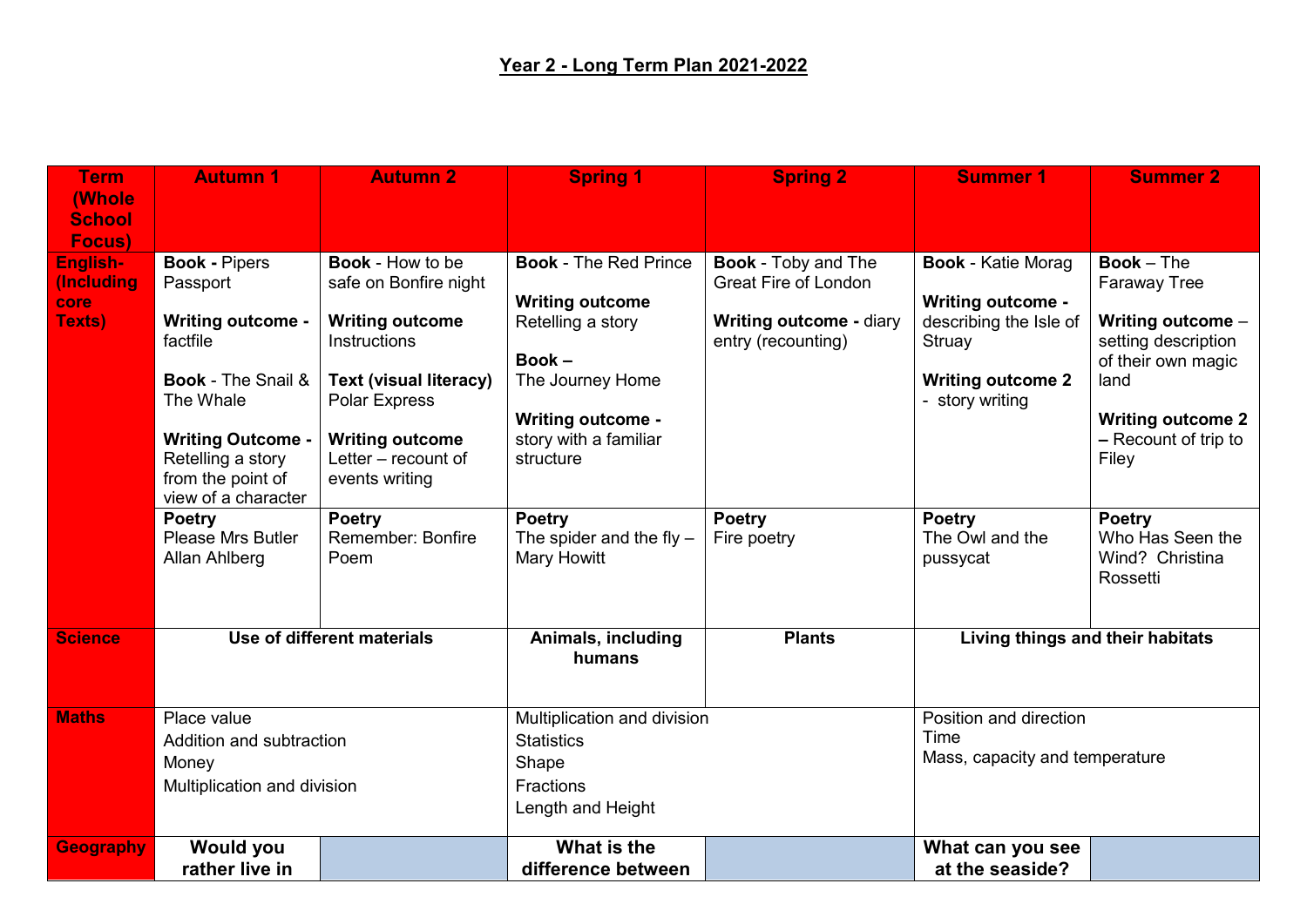## **Year 2 - Long Term Plan 2021-2022**

|                                            | <b>Bradford or</b><br>Sydney?<br>Australia - A<br>comparison with<br>the United<br>Kingdom |                                                                  | the North and the<br><b>South Pole?</b><br>Poles Apart-<br>comparing the Arctic<br>and Antarctica |                                                                        | The British seaside<br>and a Filey case<br>study            |                                                                                                                                                                |
|--------------------------------------------|--------------------------------------------------------------------------------------------|------------------------------------------------------------------|---------------------------------------------------------------------------------------------------|------------------------------------------------------------------------|-------------------------------------------------------------|----------------------------------------------------------------------------------------------------------------------------------------------------------------|
| <b>History</b>                             |                                                                                            | <b>Was Guy Fawkes</b><br>really guilty?<br>The Gunpowder<br>Plot |                                                                                                   | <b>What was London</b><br>like in 1666?<br><b>Great Fire of London</b> |                                                             | Why were<br><b>Florence</b><br><b>Nightingale and</b><br><b>Mary Seacole so</b><br>brave?<br>The work of<br>Florence<br>Nightingale and<br><b>Mary Seacole</b> |
| <b>Computing</b><br>and<br><b>E</b> Safety | Coding                                                                                     | E-Safety<br>Spreadsheets                                         | Questioning                                                                                       | <b>Effective searching</b>                                             | <b>Creating pictures</b>                                    | <b>Making Music</b><br>Presenting Ideas                                                                                                                        |
| <b>PE</b>                                  | Dance<br>Multi skills                                                                      | Games<br>Ball skills- hands 1<br>Locomotion- jumping             | Games<br><b>Ball skills-feet</b><br>Gymnastics- pathways                                          | Gymnastics-linking<br>Locomotion- dodging                              | Games<br>Ball skills- hands 2<br>Games for<br>understanding | Games<br>Ball skills or the<br>mile<br>(3 weeks of each)<br><b>Athletics</b>                                                                                   |
| Art                                        | Aboriginal artwork<br>Making tints and<br>tones                                            | Printing techniques                                              |                                                                                                   |                                                                        | Fire imagery and<br>painting<br>Clay pots                   |                                                                                                                                                                |
| <b>DT</b>                                  |                                                                                            |                                                                  | Sewing (book marks)                                                                               | Winding mechanisms<br>mechanism                                        |                                                             | Making healthy<br>soup                                                                                                                                         |